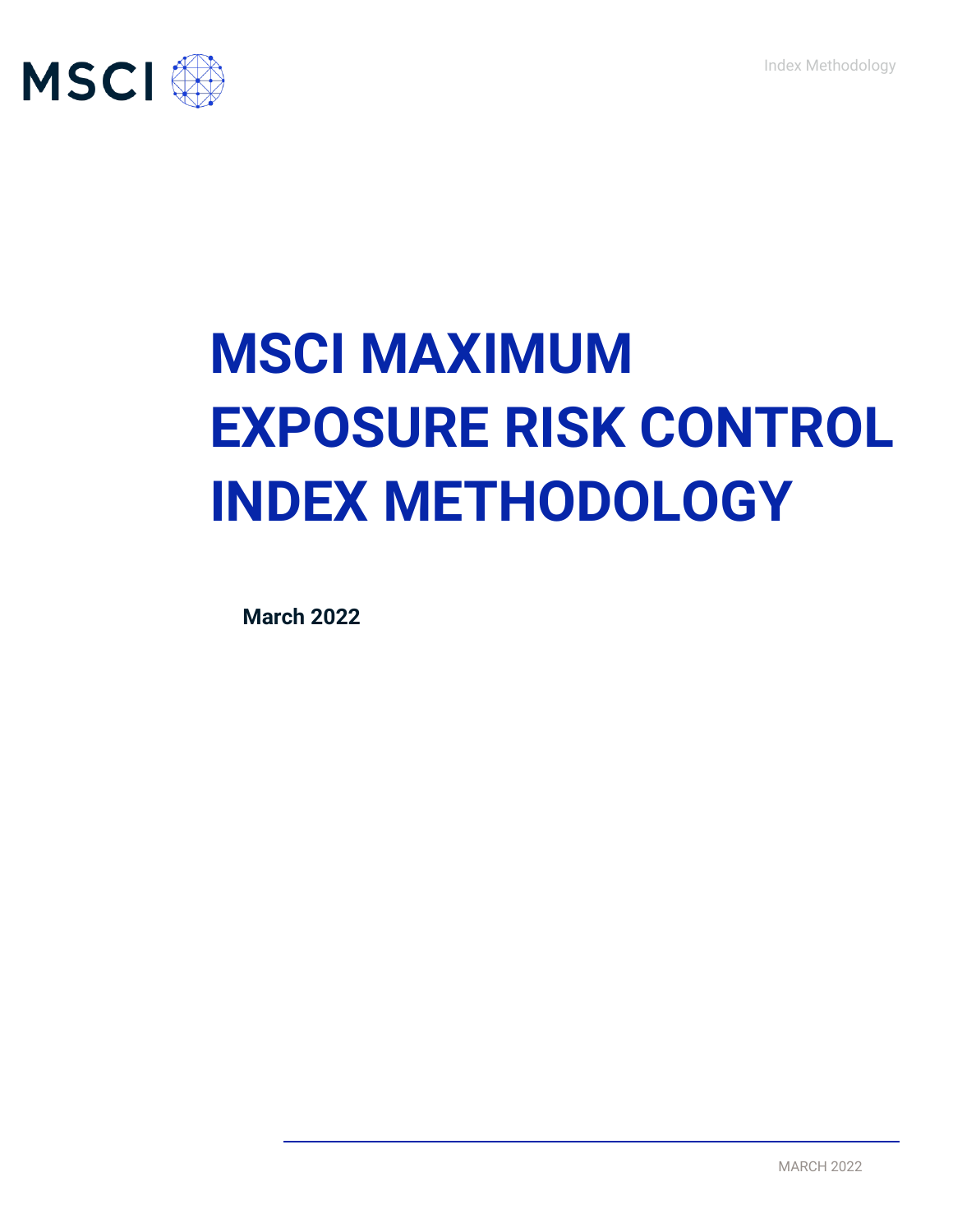

# 1 Introduction ............................................................................ 3 2 Index Construction ................................................................. 4 2.1 Index Components..............................................................................4 2.2 Index Components Weight Calculation.............................................4 3 Index Calculations.................................................................. 6 4 Maintenance of the Index ...................................................... 7 4.1 Treatment of Corporate Events .........................................................7 Appendix 1: Estimated volatility calculation for the MSCI Maximum Exposure Risk Control Indexes................................... 8 Appendix 2: Parameters .............................................................11 **Contents**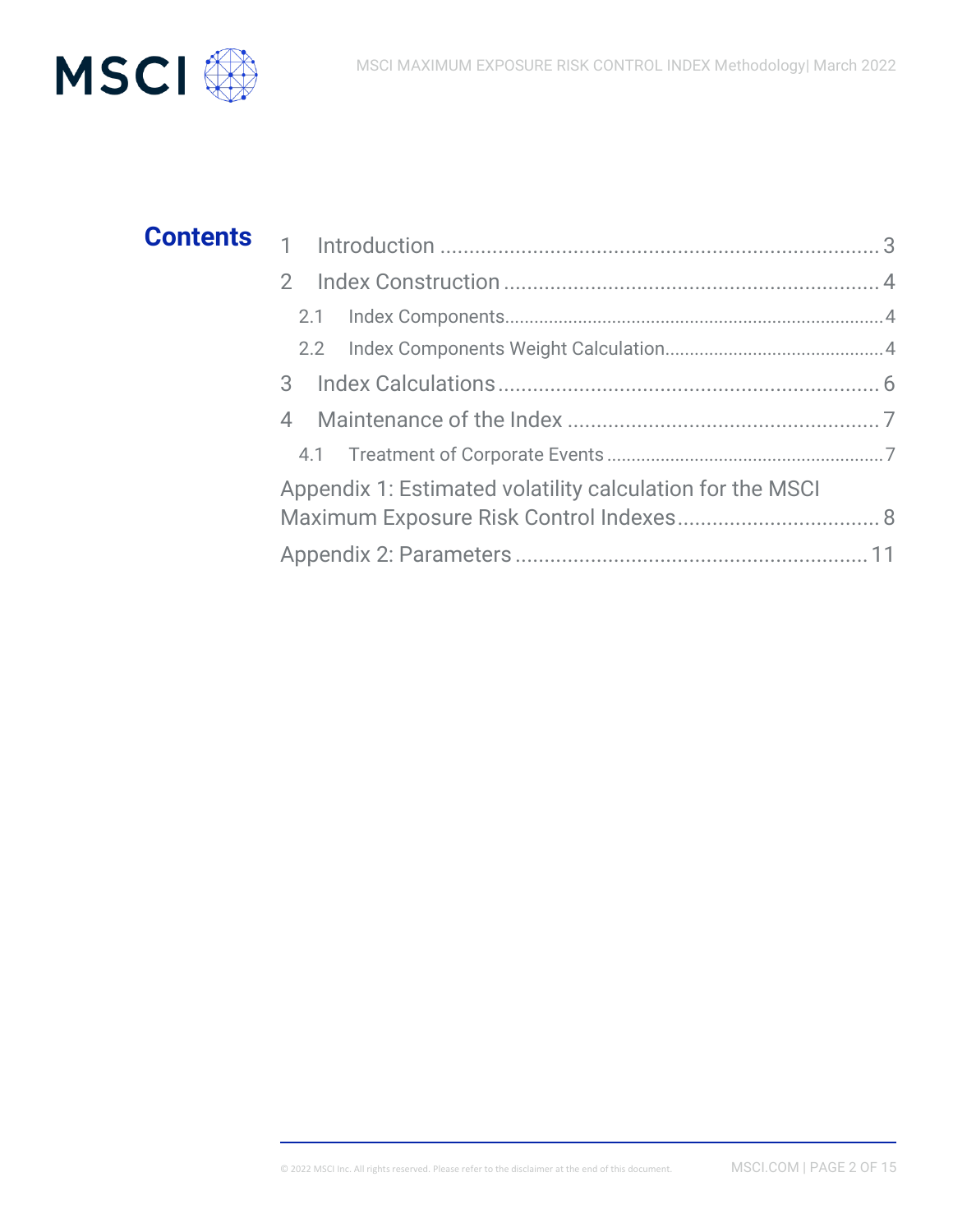

### **1 Introduction**

The MSCI Maximum Exposure Risk Control Indexes aim to replicate the performance of an investment strategy that targets a specified level of overall risk by adjusting the weights within the strategy of an MSCI Equity index-related Component, a Treasury Component and a Cash Component.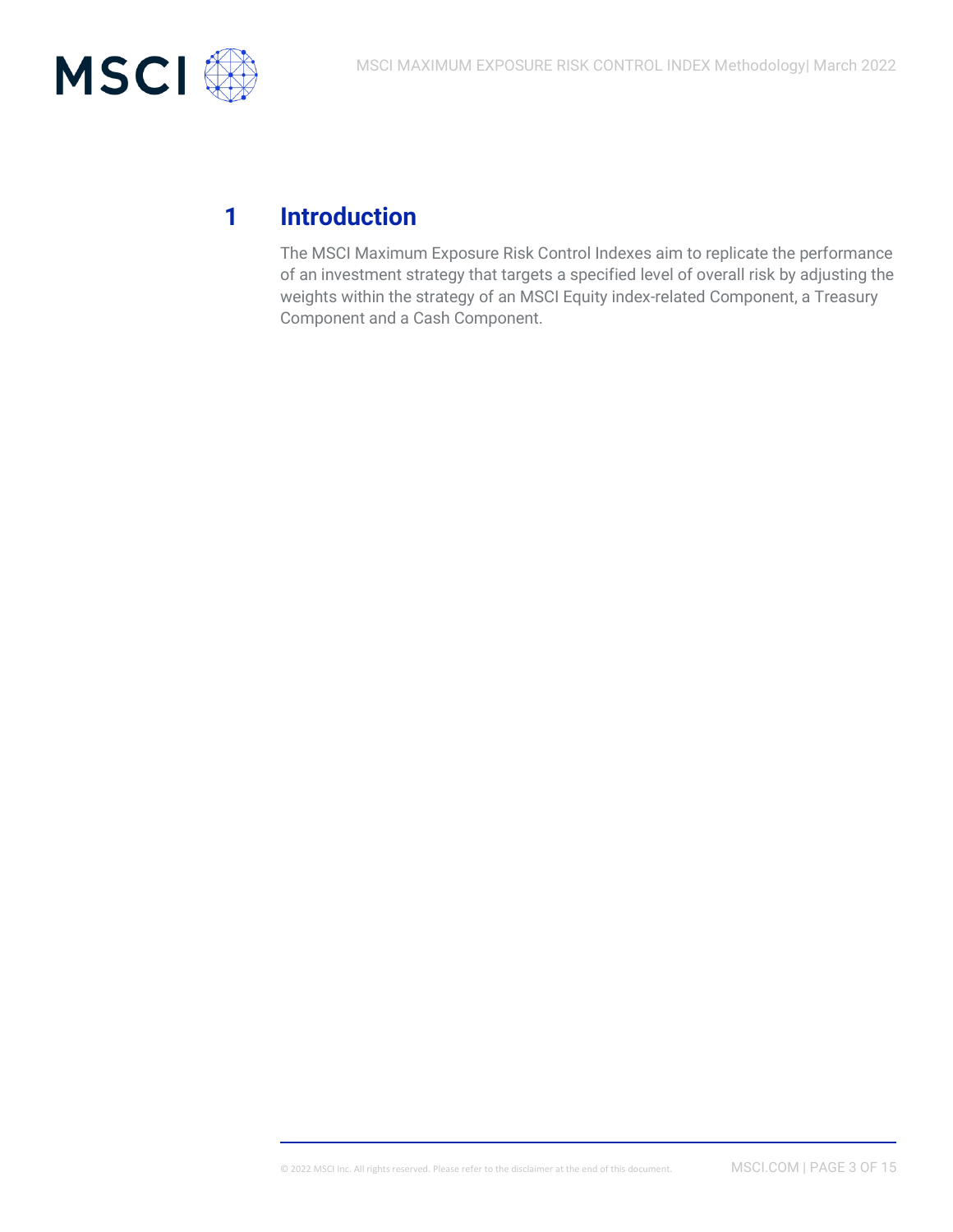

# **2 Index Construction**

#### 2.1 INDEX COMPONENTS

The MSCI Maximum Exposure Risk Control Indexes use three blended components in the overall index construction: an MSCI Equity Index Component, a "Treasury" related Index Component ("Treasury Component") and a Cash-Return Index Component ("Cash Component").

A list of the current MSCI Maximum Exposure Risk Control Indexes based on five MSCI Equity Indexes are shown in Appendix 2 alongside their respective methodology parameter choices.

#### 2.2 INDEX COMPONENTS: WEIGHT CALCULATION

The weights of the Components of the MSCI Maximum Exposure Risk Control Indexes are calculated daily with the objective to maximize the overall risk-weighted index exposure:

Max  $(\sum w_i * \sigma_i)$ 

*where:*

 $\mathrm{w}_i$  is an Index Component weight

 $\sigma_i$  is the corresponding Index Component volatility<sup>1</sup>

Subject to the following constraints on a daily basis:

- Calculated volatility<sup>2</sup> of the MSCI Maximum Exposure Risk Control Index is equal to the Specified Risk Level<sup>3</sup>
- Minimum weight of the MSCI Equity index Component is 0%.
- Minimum weight of the Treasury Component is 0%.

<sup>&</sup>lt;sup>1</sup> See Appendix 1 for details.

<sup>2</sup> Please refer to Appendix 1 for calculation details.

<sup>&</sup>lt;sup>3</sup> Please refer to Appendixes 2 for details.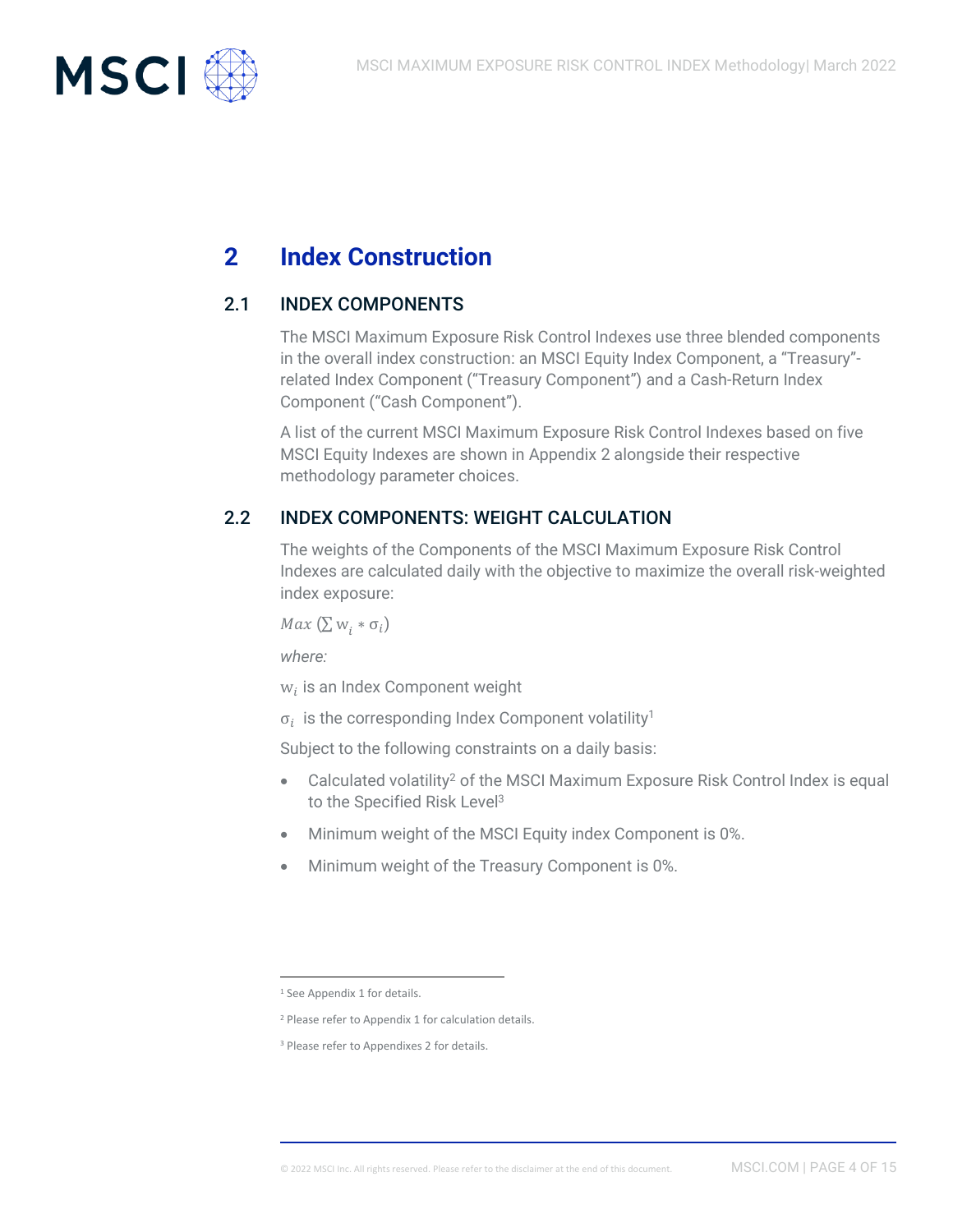

- The maximum weight of the sum of MSCI Equity Index Component and Treasury Component is equal to a specified Maximum Leverage<sup>4</sup>
- The Cash Component weight is equal to (1 minus the sum of the MSCI Equity Index Component and Treasury Component weights).

<sup>4</sup> Please refer to Appendixes 2 for details.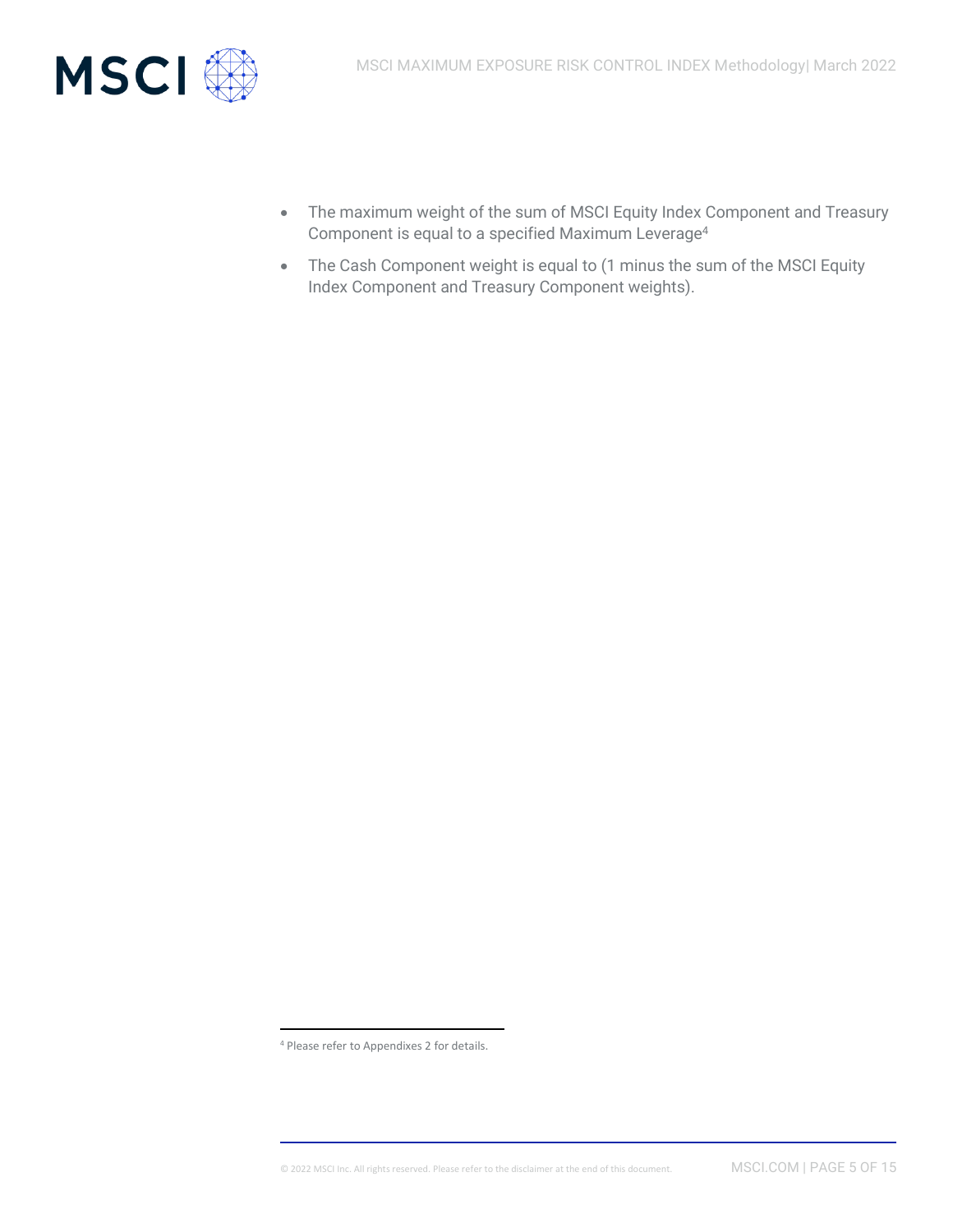

## **3 Index Calculations**

The MSCI Maximum Exposure Risk Control Indexes calculation uses the:

- Total Return of the MSCI Equity Index Component
- Total Return of the Treasury Component
- Return of the Cash Component

The Index calculation formulae are given below:

 $IL_t = IL_{t-1} \times (1 + IR_t)$ 

*where:*

 $lL_t$  is the Index levels on day t

 $IR_t$  is the index return on day t, calculated as:

IR $_{t}$ = $w_{E\,t}$  × MSCI Equity Index Component return $_{t}$  +  $w_{T\,t}$  ×Treasury Component Return $_{t}$  + (1 –  $(w_{E_t} + w_{T_t})$ )  $\times$  Cash Component Return<sub>t</sub>

where:

MSCI Equity Index Component Return<sub>t</sub> =  $\frac{MSCI}{MSCI}$  Equity Index Component Level<sub>t</sub>  $\frac{1}{MSCI}$  Equity Index Component Level<sub>t-1</sub> – 1

Treasury Component Return<sub>t</sub> =  $\frac{Treasury\ Component\ Level_t}{ Treasum\ Comment\ Level_t}$  $\frac{1}{2}$  − 1  $\frac{1}{2}$   $\frac{1}{2}$   $\frac{1}{2}$   $\frac{1}{2}$   $\frac{1}{2}$   $\frac{1}{2}$   $\frac{1}{2}$   $\frac{1}{2}$   $\frac{1}{2}$   $\frac{1}{2}$   $\frac{1}{2}$   $\frac{1}{2}$   $\frac{1}{2}$   $\frac{1}{2}$   $\frac{1}{2}$   $\frac{1}{2}$   $\frac{1}{2}$   $\frac{1}{2}$   $\frac{1}{2}$   $\frac{1}{2}$   $\frac{1}{2$ 

Cash Component Return<sub>t</sub> = Fed funds<sub>t-1</sub>  $\times \frac{ACT(t, t-1)}{360}$ 360

where:

 $ACT(t-1,t)$  = number of actual calendar days between business day t-1 and t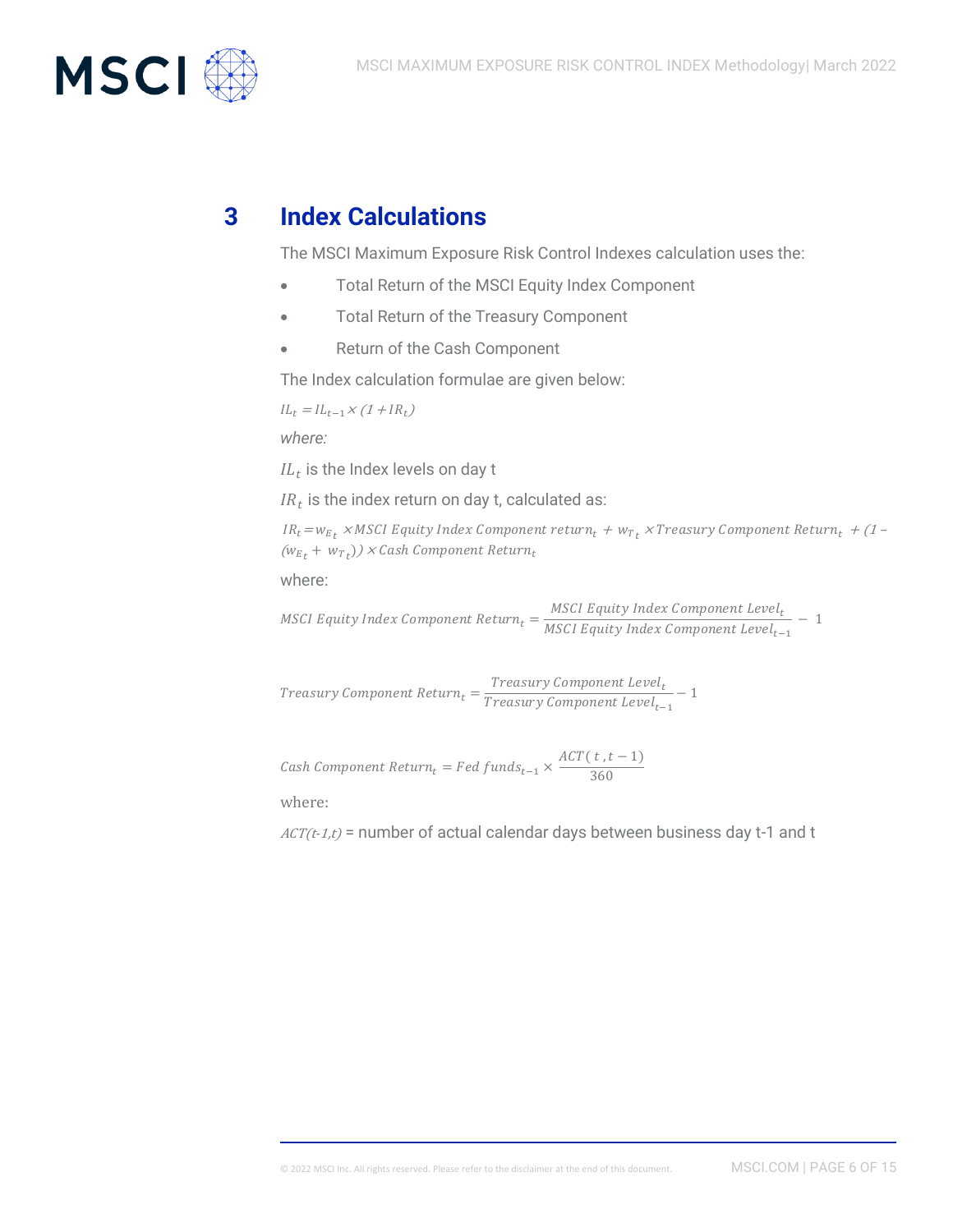

# **4 Maintenance of the Index**

#### 4.1 TREATMENT OF CORPORATE EVENTS

The MSCI Maximum Exposure Risk Control Indexes are derived from the existing underlying MSCI Indexes. As a result, corporate events are reflected in the MSCI Maximum Exposure Risk Control Indexes as they occur and as they are captured in the underlying MSCI Equity Indexes.

© 2022 MSCI Inc. All rights reserved. Please refer to the disclaimer at the end of this document. MSCI.COM | PAGE 7 OF 15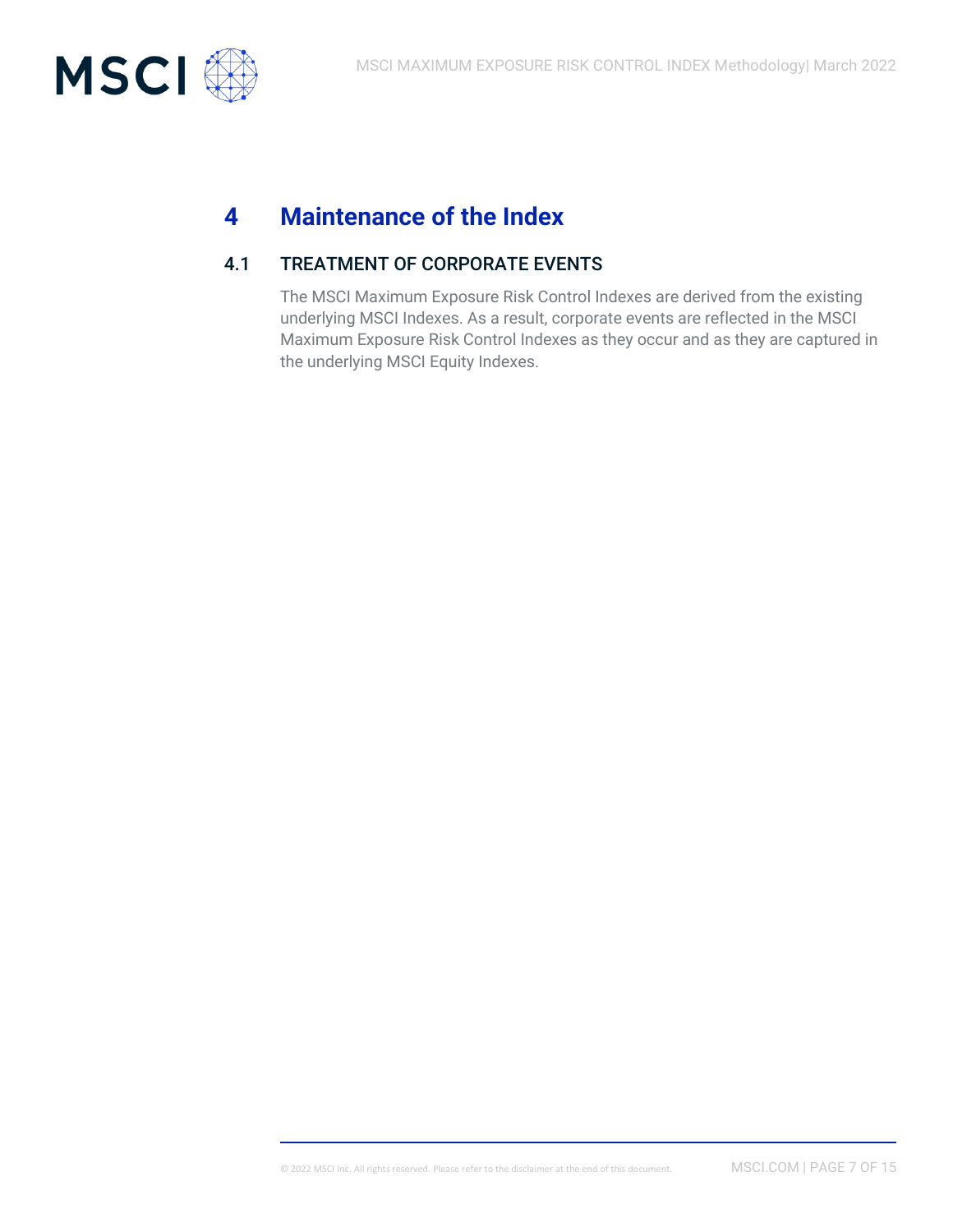

# **Appendix 1: Volatility calculation for the MSCI Maximum Exposure Risk Control Indexes**

The volatility for the MSCI Maximum Exposure Risk Control Indexes is calculated using the formula below:

*Index Vol*<sub>t</sub><sup>2</sup> =  $w_{E,t}^2 \times \sigma_{E,t}^2 + w_{T,t}^2 \times \sigma_{T,t}^2 + 2 * w_{E,t} \times \sigma_{E,t} \times w_{T,t} \times \sigma_{T,t} \times \text{Correl}_t$ *where:*

 $w_{E,t}$  ,  $w_{T,t}$  are the Component weights for the MSCI Equity Index Component and the Treasury Component respectively,

 $\sigma_{E,t}$  is the annualized Volatility of the MSCI Equity Index Component

 $\sigma_{T,t}$  is the annualized Volatility of the Treasury Component

$$
Correl_t = Max(\rho_{LT,t}, \rho_{ST,t})
$$

$$
\rho_{LT,t} = \frac{Cov_{ET,LT,t}}{\sigma_{E,LT,t} \times \sigma_{T,LT,t}}
$$

$$
\rho_{ST,t} = \frac{Cov_{ET,ST,t}}{\sigma_{E,ST,t} \times \sigma_{T,ST,t}}
$$

where:

 $\rho_{LT,t}$  and  $\rho_{ST,t}$  are short-term and long-term correlations on day t between the Index **Components** 

 $\sigma_{E,ST,t}$  and  $\sigma_{T,LT,t}$  are short-term and long-term annualized volatilities for day t for each Index Component

 $Cov_{ET,LT,t}$  and  $Cov_{ET,ST,t}$  are long-term and short-term covariances between the MSCI Equity Index Component and the Treasury Component defined by

$$
Cov_{ET,LT,t} = \lambda_{LT} \times Cov_{ET,LT,t-1} + (1 - \lambda_{LT}) \times r_{E,t-i} \times r_{T,t-i}
$$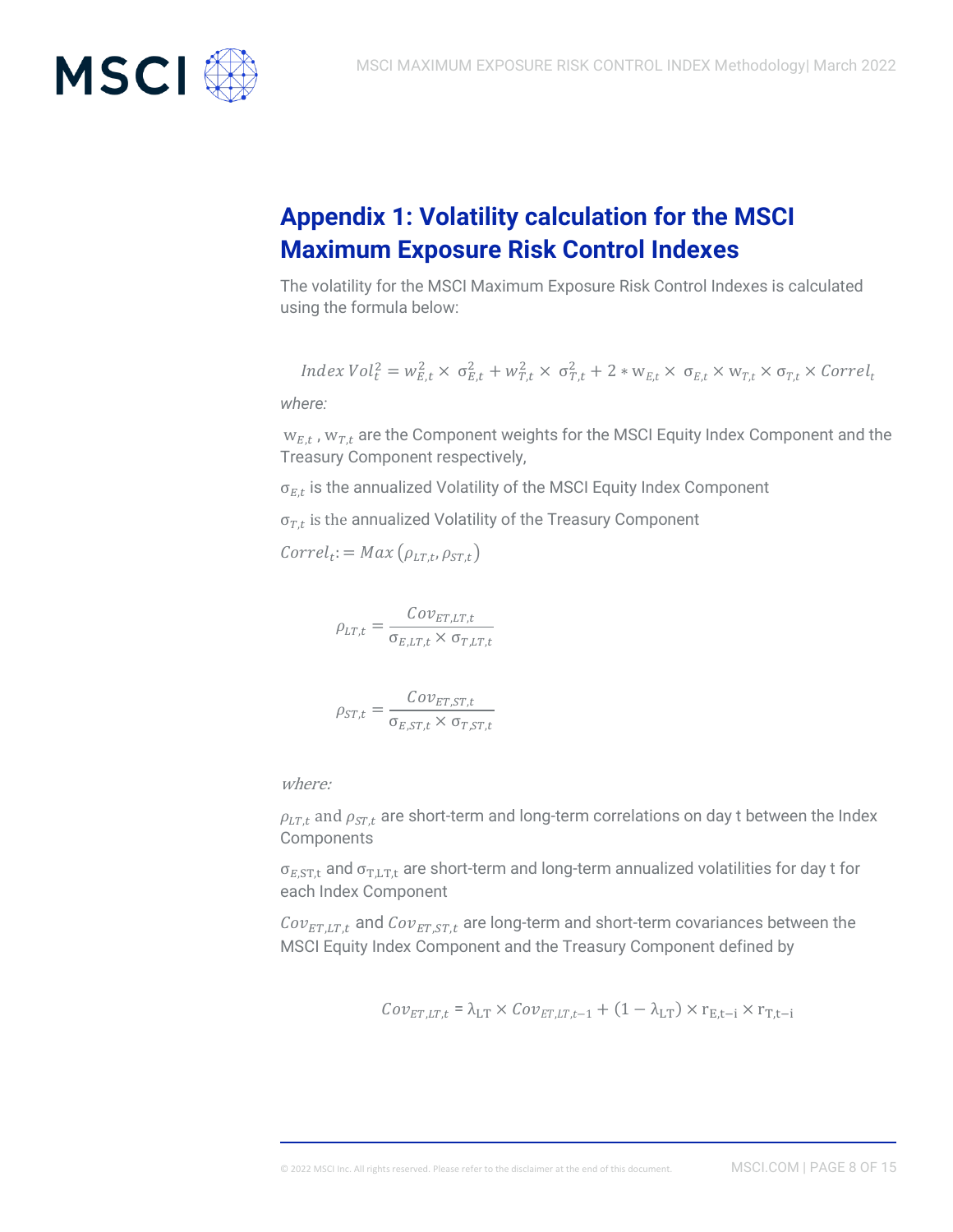

$$
Cov_{ET,ST,t} = \lambda_{ST} \times Cov_{ET,ST,t-1} + (1 - \lambda_{ST}) \times r_{E,t} \times r_{T,t}
$$

 $\lambda_{ST}$  and  $\lambda_{LT}$  are the chosen short term and long-term decay factors respectively  $\rm r_{E,t-i}$  is the logarithmic daily return of the MSCI Equity Index Component on day "t-i"  $\rm r_{T,t-i}$  is the logarithmic daily return of the Treasury Component on day "t-i" i is the number of "days lag" in the return calculation used for computing covariance (i.e., the lag between the return date and the covariance calculation date)

where the covariance on day t is dependent on the initial estimate of covariance which is computed using the formula below

$$
\begin{aligned} Cov_{ST, t_{ini}+1} &= (1 - \lambda_{ST}) \times \sum_{j=1}^{t_{ini}} \lambda_{ST}^{t_{ini} - j} \times r_{E, j} \times r_{T, j} \\ Cov_{LT, t_{ini}+1} &= (1 - \lambda_{LT}) \times \sum_{j=1}^{t_{ini}} \lambda_{LT}^{t_{ini} - j} \times r_{E, j} \times r_{T, j} \end{aligned}
$$

where

 $t_{\text{ini}}$  is the number of days for calculating initial volatility estimate.

The volatility of an Index Component  $\sigma_t$  on date t is the maximum of the long-term and short-term volatilities of an Index Component on date t determined using the exponentially weighted volatility calculation methodology as follows:

Index Component Volatility  $\sigma_{\rm t}$  = Max ( $\sigma_{\rm ST, t}$ ,  $\sigma_{\rm LT, t}$ )

$$
\sigma_{ST,t} = \sqrt{\lambda_{ST} \times (\sigma_{ST,t-1})^2 + (1 - \lambda_{ST}) \times (r_{t-1})^2}
$$

$$
\sigma_{LT,t} = \sqrt{\lambda_{LT} \times (\sigma_{LT,t-1})^2 + (1 - \lambda_{LT}) \times (r_{t-1})^2}
$$

*where:*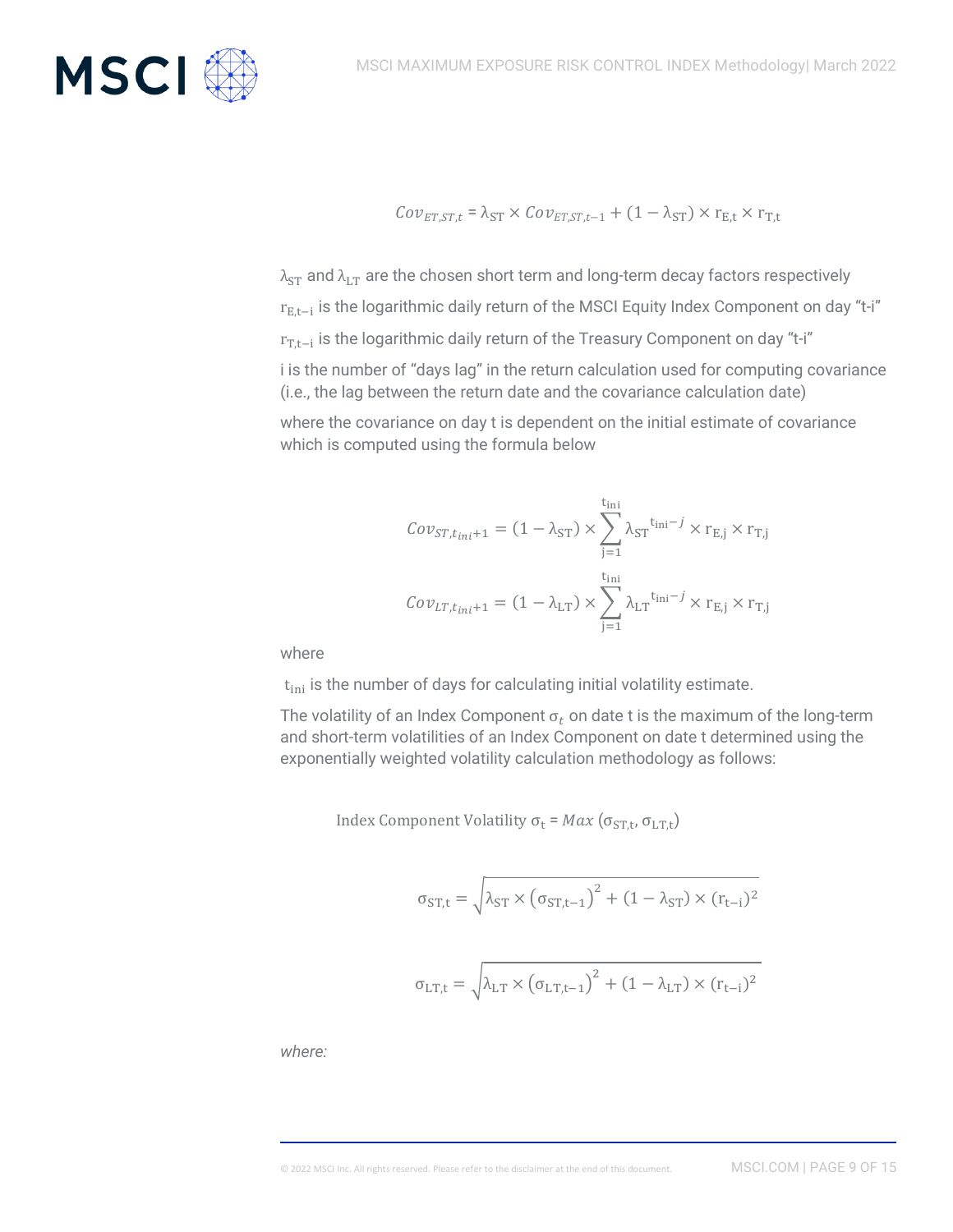

 $\sigma_{ST,t}$  and  $\sigma_{LT,t}$  are the short-term and long-term annualized realized volatilities respectively for day t

 $\sigma_{ST,t-1}$  and  $\sigma_{LT,t-1}$  are short-term and long-term annualized realized volatilities respectively for day t-1

 $\lambda_{ST}$  and  $\lambda_{LT}$  are the short-term and long-term decay factors respectively

i is the number of "days lag" in the return calculation used for computing volatility (i.e., the lag between the return date and the volatility calculation date)

 $r_{t-i}$  is the logarithmic daily return of the index component on "t-i" day

The volatility on day t is dependent on the initial estimate of volatility is computed using the formula below:

$$
\sigma_{ST, t_{\text{ini}}+1} = \sqrt{((1 - \lambda_{ST}) \times \sum_{j=1}^{t_{\text{ini}}} \lambda_{ST}^{t_{\text{ini}} - j} \times r_j^2)}
$$

$$
\sigma_{LT, t_{\text{ini}}+1} = \sqrt{((1 - \lambda_{LT}) \times \sum_{j=1}^{t_{\text{ini}}} \lambda_{LT}^{t_{\text{ini}} - j} \times r_j^2)}
$$

*where:*

 $t_{\text{ini}}$  is the number of days for calculating initial volatility estimate.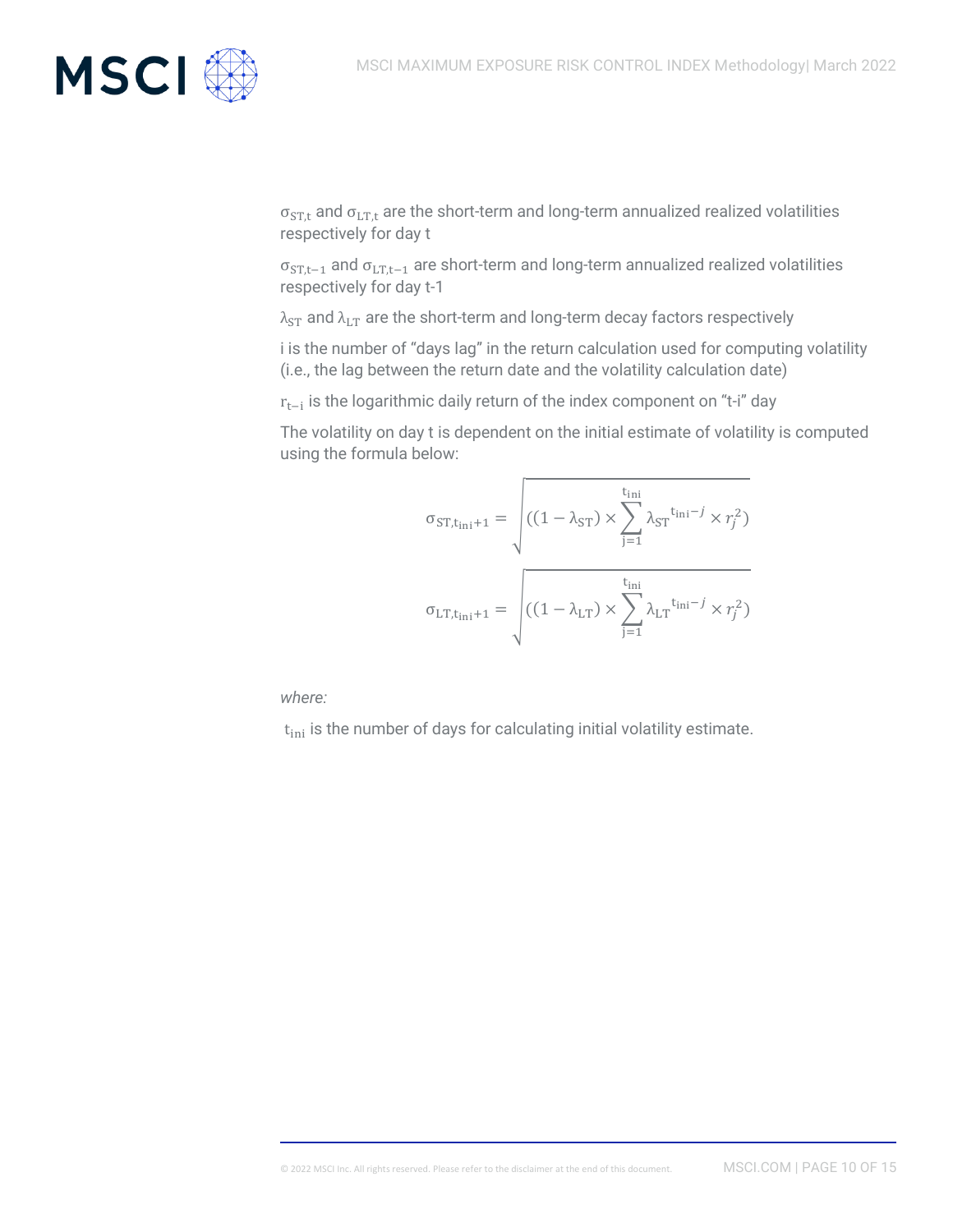

### **Appendix 2: Parameter Settings**

Parameters for the MSCI World 10% Maximum Exposure Risk Control Index:

|                | <b>MSCI World 10% Maximum Exposure Risk</b><br><b>Control Index Parameters</b> |                                           |
|----------------|--------------------------------------------------------------------------------|-------------------------------------------|
|                | MSCI Parent Index (its Return Type, Currency)                                  | <b>MSCI World Index</b><br>(GTR, USD)     |
| $\overline{2}$ | <b>Treasury Component</b>                                                      | 10-Year US Treasury<br>Futures Index (TR) |
| 3              | Cash Component                                                                 | <b>Fed Funds Rate</b>                     |
| 4              | <b>Specified Risk Level</b>                                                    | 10%                                       |
| 5              | Short term decay factor $(\lambda ST)$                                         | 94%                                       |
| 6              | Long term decay factor $(\lambda LT)$                                          | 97%                                       |
| 9              | Correlation lookback horizon                                                   | 120 days                                  |
| 10             | Number of days for calculating initial volatility<br>estimate (Tini)           | 120                                       |
| 11             | Number of days lagged for the return when                                      | $\mathcal{D}$                             |
|                | computing volatility and covariance (i)                                        |                                           |
| 12             | Leverage Cap                                                                   | 1.5                                       |
| 13             | <b>Return Period for Volatility Estimation</b>                                 | 5 days                                    |

Parameters for the MSCI World ESG Leaders 10% Maximum Exposure Risk Control Index:

|                | <b>MSCI World ESG Leaders 10% Maximum</b><br><b>Exposure Risk Control Index Parameters</b> |                                                      |
|----------------|--------------------------------------------------------------------------------------------|------------------------------------------------------|
|                | MSCI Parent Index (its Return Type, Currency)                                              | <b>MSCI World ESG</b><br>Leaders Index (GTR,<br>USD) |
| $\mathcal{P}$  | <b>Treasury Component</b>                                                                  | 10-Year US Treasury<br>Futures Index (TR)            |
| 3              | Cash Component                                                                             | <b>Fed Funds Rate</b>                                |
| $\overline{4}$ | <b>Specified Risk Level</b>                                                                | 10%                                                  |
| 5              | Short term decay factor $(\lambda ST)$                                                     | 94%                                                  |
| 6              | Long term decay factor $(\lambda LT)$                                                      | 97%                                                  |
| 9              | Correlation lookback horizon                                                               | 120 days                                             |
| 10             | Number of days for calculating initial volatility<br>estimate (Tini)                       | 120                                                  |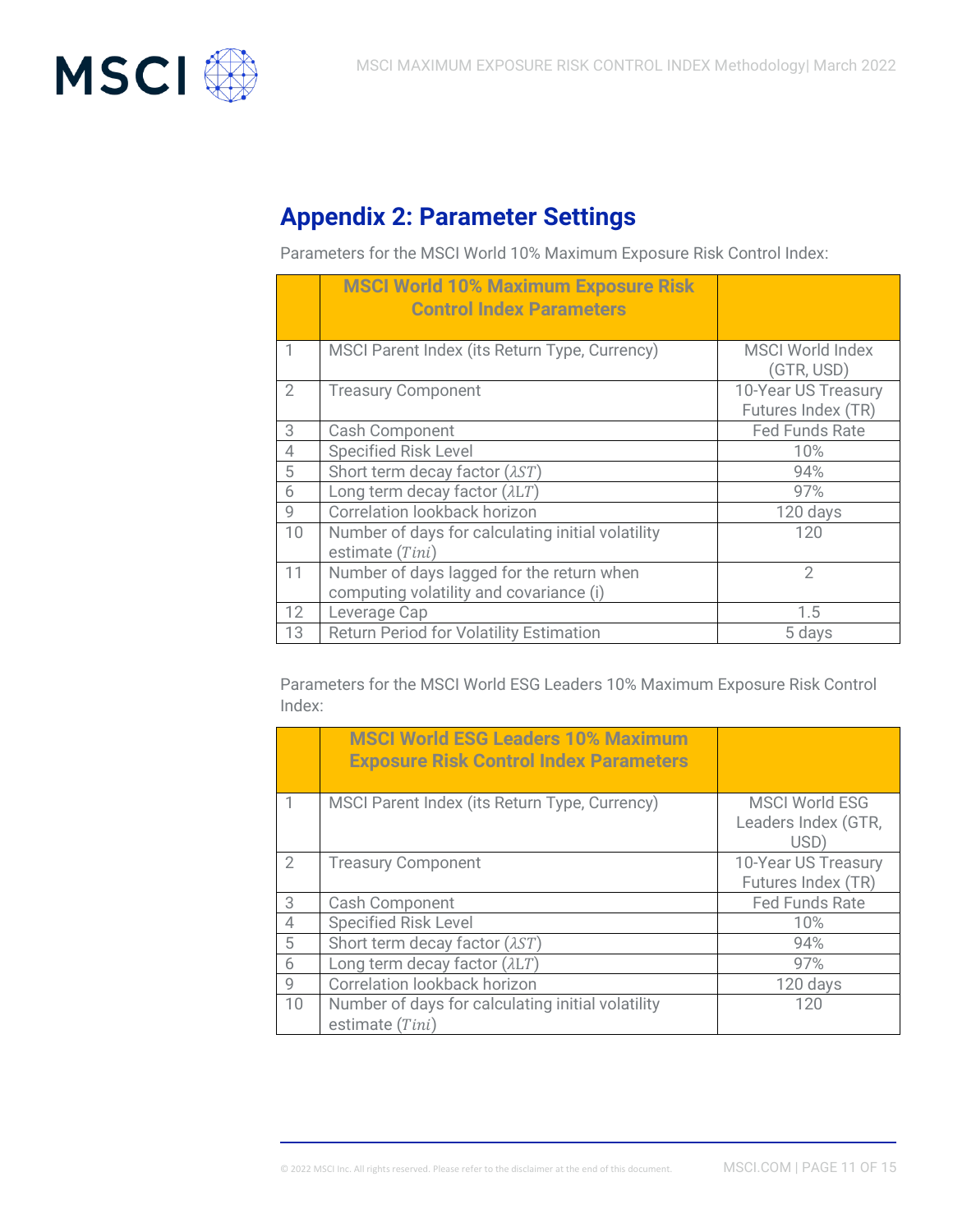

|    | Number of days lagged return for computing<br>volatility and covariance (i) |        |
|----|-----------------------------------------------------------------------------|--------|
| 12 | Leverage Cap                                                                |        |
| 13 | Return Period for Volatility Estimation                                     | 5 days |

Parameters for the MSCI Emerging Markets 5% Maximum Exposure Risk Control Index

|                | <b>MSCI Emerging Markets 5% Maximum</b><br><b>Exposure Risk Control Index Parameters</b> |                                                     |
|----------------|------------------------------------------------------------------------------------------|-----------------------------------------------------|
| 1              | MSCI Parent Index (its Return Type, Currency)                                            | <b>MSCI Emerging</b><br>Markets Index (GTR,<br>USD) |
| $\overline{2}$ | <b>Treasury Component</b>                                                                | 10-Year US Treasury<br>Futures Index (TR)           |
| 3              | Cash Component                                                                           | <b>Fed Funds Rate</b>                               |
| 4              | <b>Specified Risk Level</b>                                                              | 5%                                                  |
| 5              | Short term decay factor $(\lambda ST)$                                                   | 94%                                                 |
| 6              | Long term decay factor $(\lambda LT)$                                                    | 97%                                                 |
| 9              | Correlation lookback horizon                                                             | 120 days                                            |
| 10             | Number of days for calculating initial volatility<br>estimate (Tini)                     | 120                                                 |
| 11             | Number of days lagged return for computing<br>volatility and covariance (i)              | $\mathcal{P}$                                       |
| 12             | Leverage Cap                                                                             | 1.5                                                 |
| 13             | <b>Return Period for Volatility Estimation</b>                                           | 5 days                                              |

Parameters for the MSCI EAFE 5% Maximum Exposure Risk Control Index

|   | <b>MSCI EAFE 5% Maximum Exposure Risk</b><br><b>Control Index Parameters</b> |                                           |
|---|------------------------------------------------------------------------------|-------------------------------------------|
|   | MSCI Parent Index (its Return Type, Currency)                                | <b>MSCI EAFE Index</b><br>(GTR, USD)      |
| 2 | <b>Treasury Component</b>                                                    | 10-Year US Treasury<br>Futures Index (TR) |
| 3 | Cash Component                                                               | <b>Fed Funds Rate</b>                     |
|   | <b>Specified Risk Level</b>                                                  | 5%                                        |
| 5 | Short term decay factor $(\lambda ST)$                                       | 94%                                       |
| 6 | Long term decay factor $(\lambda LT)$                                        | 97%                                       |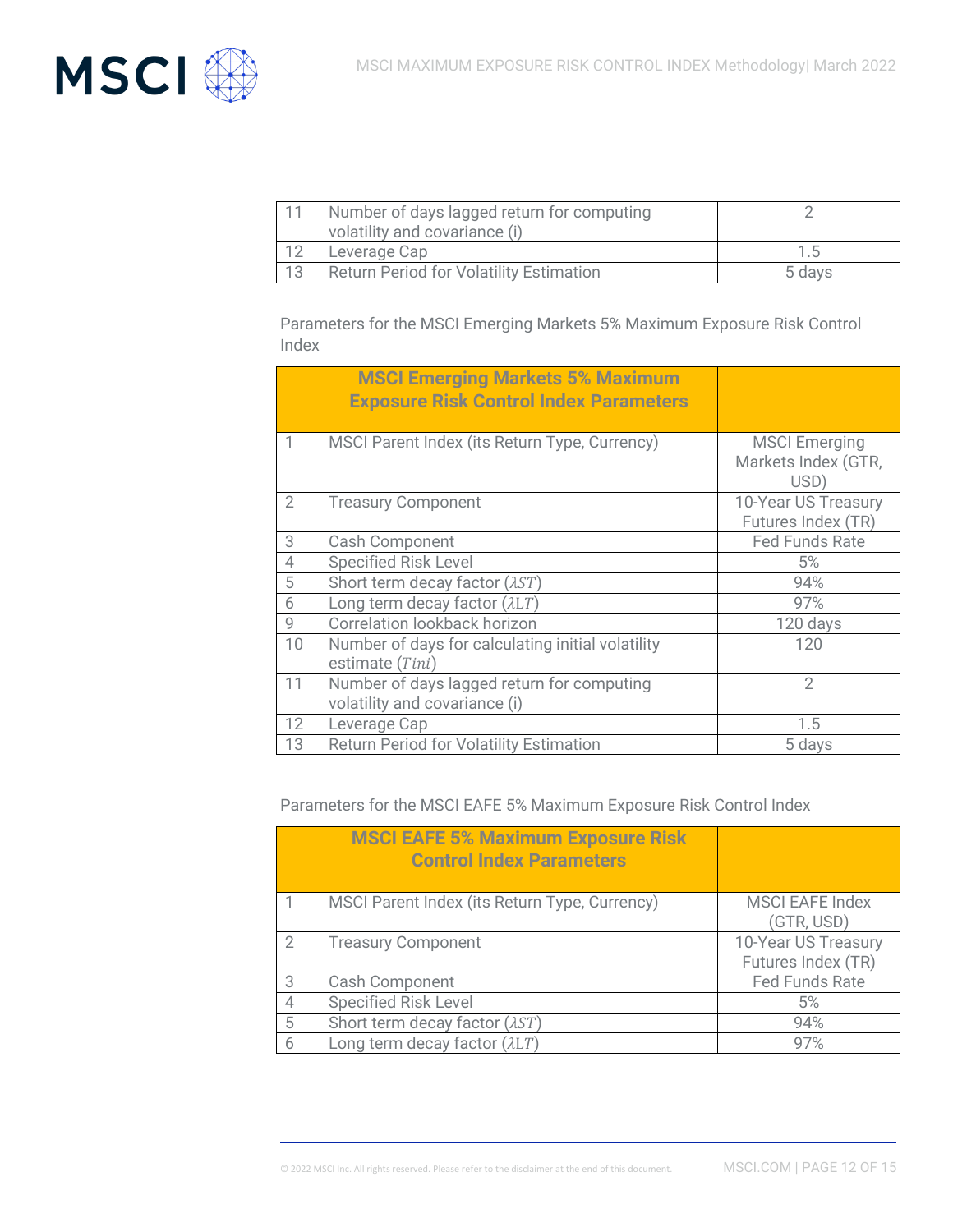

| 9  | Correlation lookback horizon                      | 120 days |
|----|---------------------------------------------------|----------|
| 10 | Number of days for calculating initial volatility | 120      |
|    | estimate (Tini)                                   |          |
|    | Number of days lagged return for computing        |          |
|    | volatility and covariance (i)                     |          |
| 12 | Leverage Cap                                      | 1.5      |
| 13 | <b>Return Period for Volatility Estimation</b>    | 5 davs   |

Parameters for the MSCI USA ESG Leaders 5% Maximum Exposure Risk Control Index

|    | <b>MSCI USA ESG Leaders 5% Maximum</b><br><b>Exposure Risk Control Index Parameters</b> |                                                     |
|----|-----------------------------------------------------------------------------------------|-----------------------------------------------------|
|    | MSCI Parent Index (its Return Type, Currency)                                           | <b>MSCI Emerging</b><br>Markets Index (GTR,<br>USD) |
| 2  | 10-Year US Treasury Futures Index Component                                             | 10-Year US Treasury<br>Futures Index (TR)           |
| 3  | Cash Component                                                                          | <b>Fed Funds Rate</b>                               |
| 4  | <b>Specified Risk Level</b>                                                             | 5%                                                  |
| 5  | Short term decay factor $(\lambda ST)$                                                  | 94%                                                 |
| 6  | Long term decay factor $(\lambda LT)$                                                   | 97%                                                 |
| 9  | Correlation lookback horizon                                                            | 120 days                                            |
| 10 | Number of days for calculating initial volatility<br>estimate (Tini)                    | 120                                                 |
| 11 | Number of days lagged return for computing<br>volatility and covariance (i)             | $\mathfrak{D}$                                      |
| 12 | Leverage Cap                                                                            | 1.5                                                 |
| 13 | <b>Return Period for Volatility Estimation</b>                                          | 1 day                                               |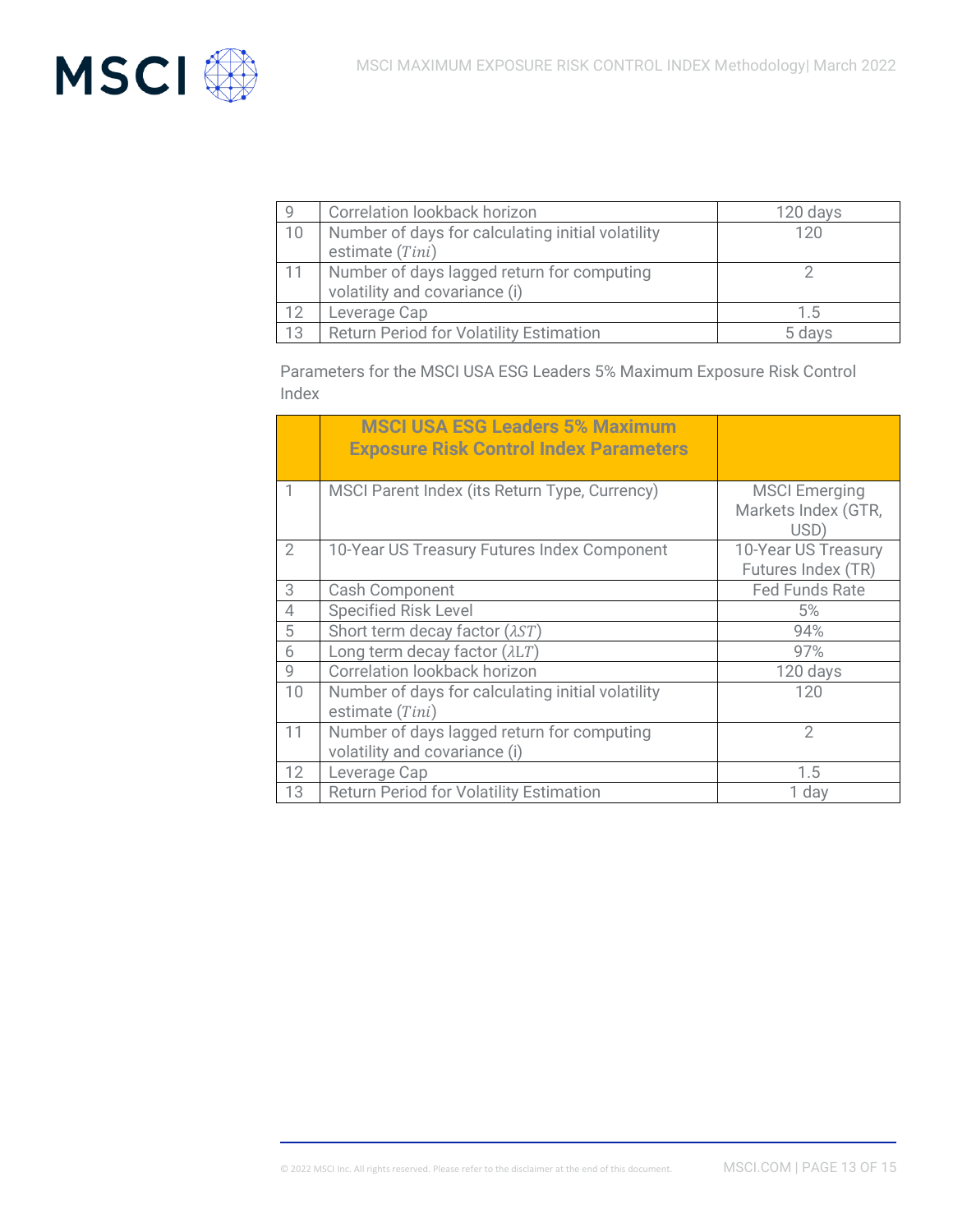

## **Contact us**

#### **AMERICAS**

| clientservice@msci.com |  |  |
|------------------------|--|--|
|                        |  |  |

| Americas      | 1888 588 4567 *   |
|---------------|-------------------|
| Atlanta       | + 1 404 551 3212  |
| <b>Boston</b> | +1 617 532 0920   |
| Chicago       | +13126750545      |
| Monterrey     | +52 81 1253 4020  |
| New York      | +12128043901      |
| San Francisco | +14158368800      |
| São Paulo     | + 55 11 3706 1360 |
| Toronto       | +1 416 628 1007   |

#### EUROPE, MIDDLE EAST & AFRICA

| Cape Town | +27216730100     |
|-----------|------------------|
| Frankfurt | +496913385900    |
| Geneva    | +41 22 817 9777  |
| London    | +44 20 7618 2222 |
| Milan     | +39 02 5849 0415 |
| Paris     | 0800 91 59 17 *  |

#### ASIA PACIFIC

| China North | 10800 852 1032 *      |
|-------------|-----------------------|
| China South | 10800 152 1032 *      |
| Hong Kong   | +852 2844 9333        |
| Mumbai      | +91 22 6784 9160      |
| Seoul       | 00798 8521 3392 *     |
| Singapore   | 800 852 3749 *        |
| Sydney      | + 61 2 9033 9333      |
| Taipei      | 008 0112 7513 *       |
| Thailand    | 0018 0015 6207 7181 * |
| Tokyo       | + 81 3 5290 1555      |

 $* =$  toll free

#### ABOUT MSCI

MSCI is a leader provider of critical decision support tools and services for the global investment community. With over 50 years of expertise in research, data and technology, we power better investment decisions by enabling clients to understand and analyze key drivers of risk and return and confidently build more effective portfolios. We create industry-leading research-enhanced solutions that clients use to gain insight into and improve transparency across the investment process.

The process for submitting a formal index complaint can be found on the index regulation page of MSCI's website at:

#### [www.msci.com/index-regulation](https://www.msci.com/index-regulation)

To learn more, please visit [www.msci.com.](file://///int.msci.com/root/Mumbai/lib/NPDData/Chirag/SF%20ESG%20Blk/meth%20book/Final%20Draft/www.msci.com)